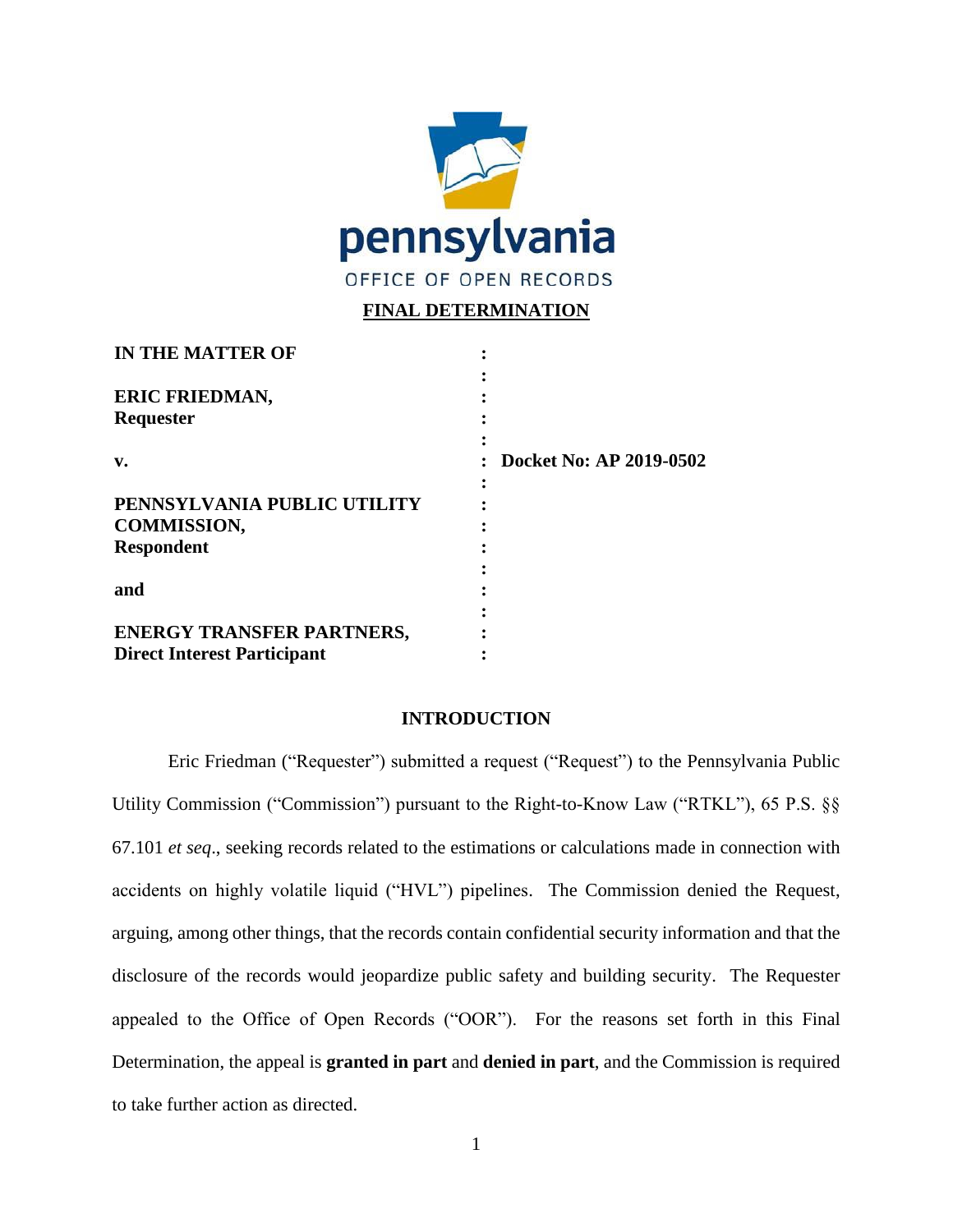#### **FACTUAL BACKGROUND**

On February 4, 2019, the Request was filed, seeking:

… all records in the possession of Paul Metro, his superiors or subordinates, that relate to the calculation or estimation of the range at which thermal or overpressure events related to accidents on hazardous … (HVL) pipelines may be experienced. This request does not seek information provided by Sunoco if that information has been designated as confidential security information. Rather, it seeks records containing or related to calculations or estimates of blast radius (Sunoco's term) or "buffer zone" ([Commission]'s term) regarding accidents or releases from HVL pipelines in the possession of the [Commission], including (but not limited to) information that was produced for [the Commission] by an external source or that was developed internally.<sup>1</sup>

On February 8, 2019 the Commission invoked a thirty-day extension to respond to the Request. 65 P.S. § 67.902(b). On March 11, 2019, the Commission denied the Request, arguing that the requested information is confidential security information ("CSI") under the Public Utility Confidential Security Information Disclosure Protection Act ("Act"), 35 P.S. §§ 2141.1-2141.8. The Commission also argued that release of the records would jeopardize public safety, 65 P.S. § 67.708(b)(2), endanger the safety or physical security of a public utility, 65 P.S. § 67.708(b)(3), and that the records relate to a noncriminal investigation, 65 P.S. § 708(b)(17).

On April 1, 2019, the Requester appealed to the OOR, challenging the denial and stating grounds for disclosure.<sup>2</sup> The OOR invited both parties to supplement the record and directed the Commission to notify any third parties of their ability to participate in this appeal. 65 P.S. § 67.1101(c).

<sup>&</sup>lt;sup>1</sup> The Request included an introductory passage containing background information that was admitted to the record and considered for purposes of adjudication.

<sup>&</sup>lt;sup>2</sup> On April 2, 2019, the OOR issued an Interim Order notifying the Requester that the appeal was deficient because it failed to include a complete copy of the Commission's final response. The OOR informed the Requester of the requirement to cure the deficiency and directed him to file a complete copy of the Request pursuant to 65 P.S. § 67.1303(b). That same day, the Requester cured the deficiency by providing a complete copy of the Commission's response. Additionally, the Requester granted the OOR and extension of time to issue a Final Determination until June 26, 2019. *See* 65 P.S. § 67.1101(b)(1).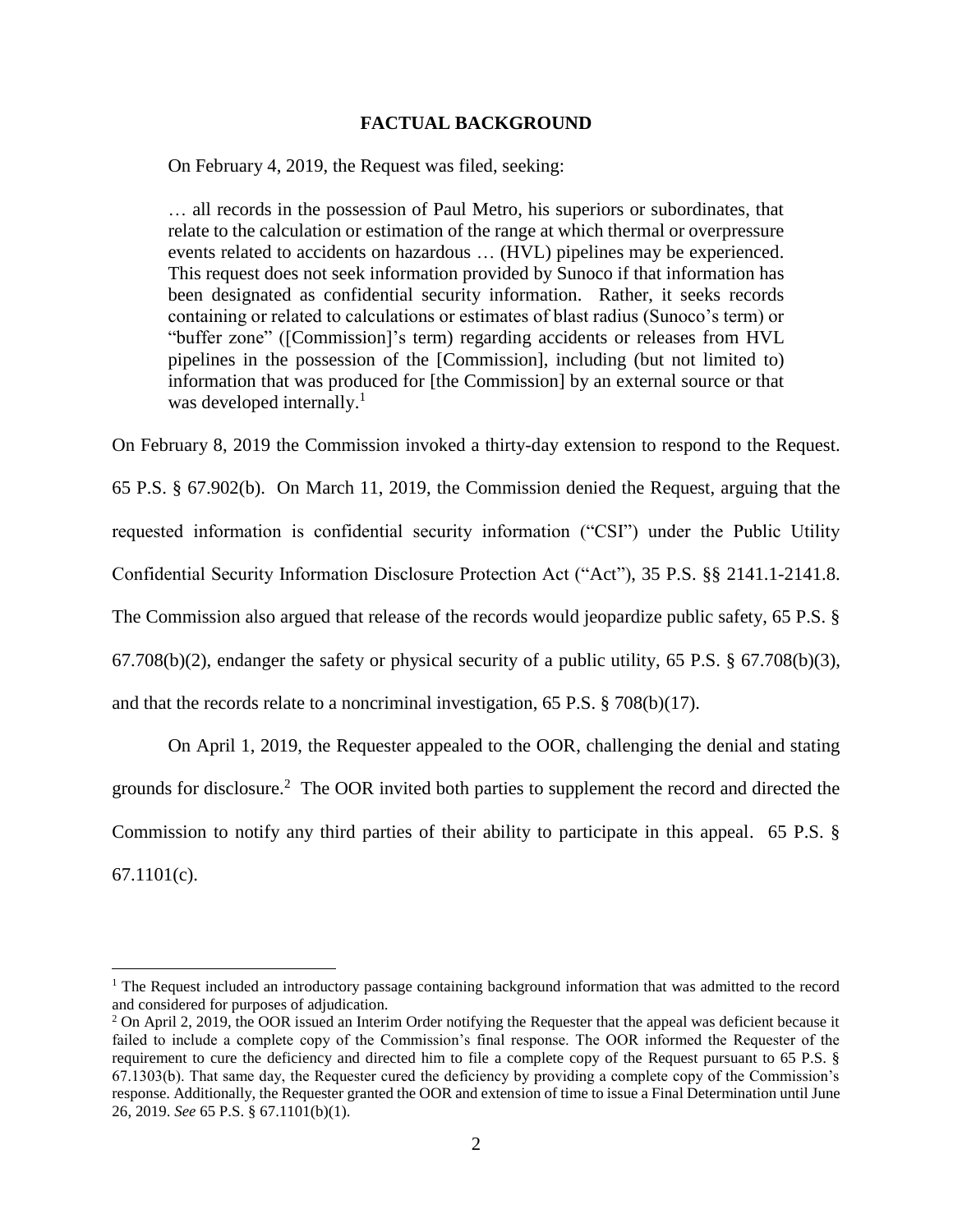On April 2, 2019, the Commission notified Energy Transfer Partners ("ETP") regarding the pending appeal. On April 11, 2019, ETP, owners of the Sunoco Pipeline, L.P. ("SPLP"), the operator of the HVL pipelines that are the subject of the Request, requested to participate in this appeal pursuant to 65 P.S. § 67.1101(c). Also, on April 11, 2019, ETP/SPLP submitted a position statement arguing that the requested records are CSI, and among other things, that the records relate to a noncriminal investigation, 65 P.S. § 708(b)(17)(ii). ETP/SPLP's submission included the sworn declaration, made under the penalty of perjury, of Joseph Perez, ETP/SPLP's Senior Vice President for Project Engineering and Construction. ETP/SPLP's request to participate is granted and, as a result, the argument and evidence submitted by ETP/SPLP has been made part of the record.

On April 12, 2019, the Requester submitted a position statement objecting to ETP/SPLP's request to participate, disputing that the requested information is confidential and asserting that based on a Protective Order issued by the Pennsylvania Commonwealth Court, attorneys for ETP/SPLP are not permitted to contact him. The Requester attached copies of documents he asserts are examples of "models of HVL blast radii" found in the public domain and a May 16, 2017 Commonwealth Court Order he believes prohibits ETP/SPLP from contacting him.

On April 15, 2019,<sup>3</sup> the Commission submitted a position statement reiterating its grounds for denial and also claiming that the records reflect internal, predecisional deliberations, 65 P.S. §  $708(b)(10)(i)(A)$ . In support of its position, the Commission submitted the affidavits, made under penalty of perjury, of Rosemary Chiavetta, the Secretary of the Commission and Paul Metro, the Commission's Manager of the Safety Division, Pipeline Safety Section.

<sup>3</sup> The OOR granted the Commission's request to keep the record open until April 15, 2019. *See* 65 P.S. § 1102(b)(3) (stating that "the appeals officer shall rule on procedural matters on the basis of justice, fairness, and the expeditious resolution of the dispute").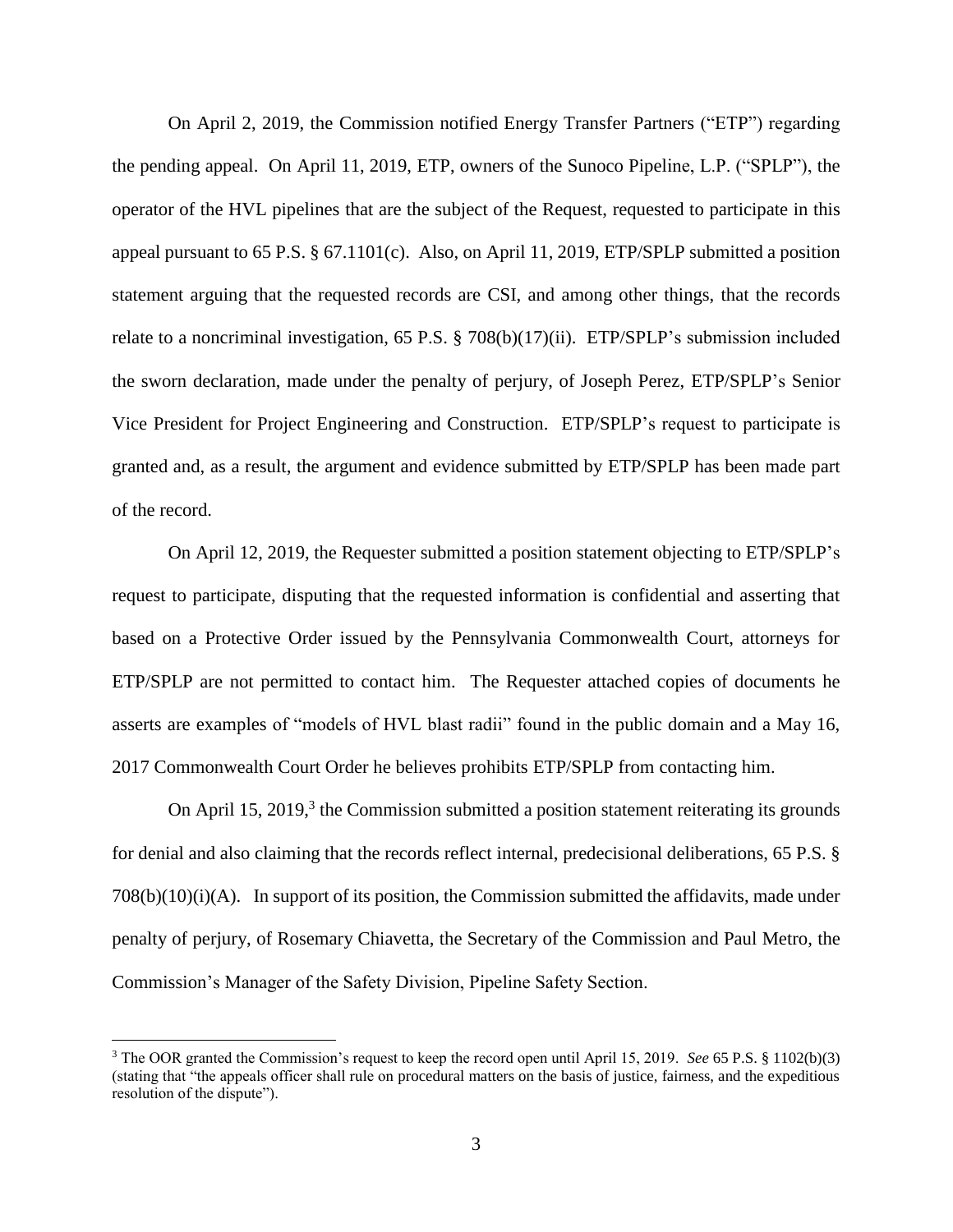On April 15 and April 21, 2019,<sup>4</sup> the Requester submitted position statements disputing the accuracy of the factual assertions in the Commission's position statement and challenging the credibility of Ms. Chiavetta's and Mr. Metro's affidavits. The Requester also disputes the confidential nature of the records and the secure nature of the pipeline infrastructure. The Requester requested that the OOR conduct an *in camera* review of the responsive records.

On April 23 and 24, 2019, ETP/SPLP and the Commission objected to the Requester's request for *in camera* review.

On May 28, 2019, the Commission submitted a supplemental position statement in response to the OOR's request for clarification regarding the application of Section 335 of the Public Utility Code ("Code"), 66 Pa.C.S. § 335, to the responsive records.

On May 31, 2019, the Requester submitted a reply to the Commission's supplemental position statement.

On June 3, 2019, in response to the OOR's request for additional evidence, the Commission submitted, under seal, redacted transmittal letters, which were purportedly provided by ETP/SPLP in connection with a pipeline incident investigation pursuant to Section 2141.3 of the Act and 52 Pa. Code § 102.3(b). The Requester was not provided with a copy of the redacted transmittal letters. While the OOR did not order the Commission to provide the records for *in camera* review, the unopened submission was secured in the same manner used to secure records submitted for *in*  camera review.<sup>5</sup> As explained below, the transmittal letters were not reviewed by the OOR or considered as evidence in this appeal.

<sup>4</sup> The Requester's April 21, 2019 submission was received after the record closed; however, to develop the record, the submission was considered. *See* 65 P.S. § 1102(b)(3) (stating that "the appeals officer shall rule on procedural matters on the basis of justice, fairness, and the expeditious resolution of the dispute").

<sup>&</sup>lt;sup>5</sup> See Section V(E)(11) of the OOR Procedural Guidelines. Further, the records have been retained because the Requester submitted a separate RTKL request for the records submitted by the Commission in connection with the instant appeal. *See Uniontown Newspapers, Inc. v. Pa. Dep't of Corr.*, 185 A.3d 1161 (Pa. Commw. Ct. 2018) (an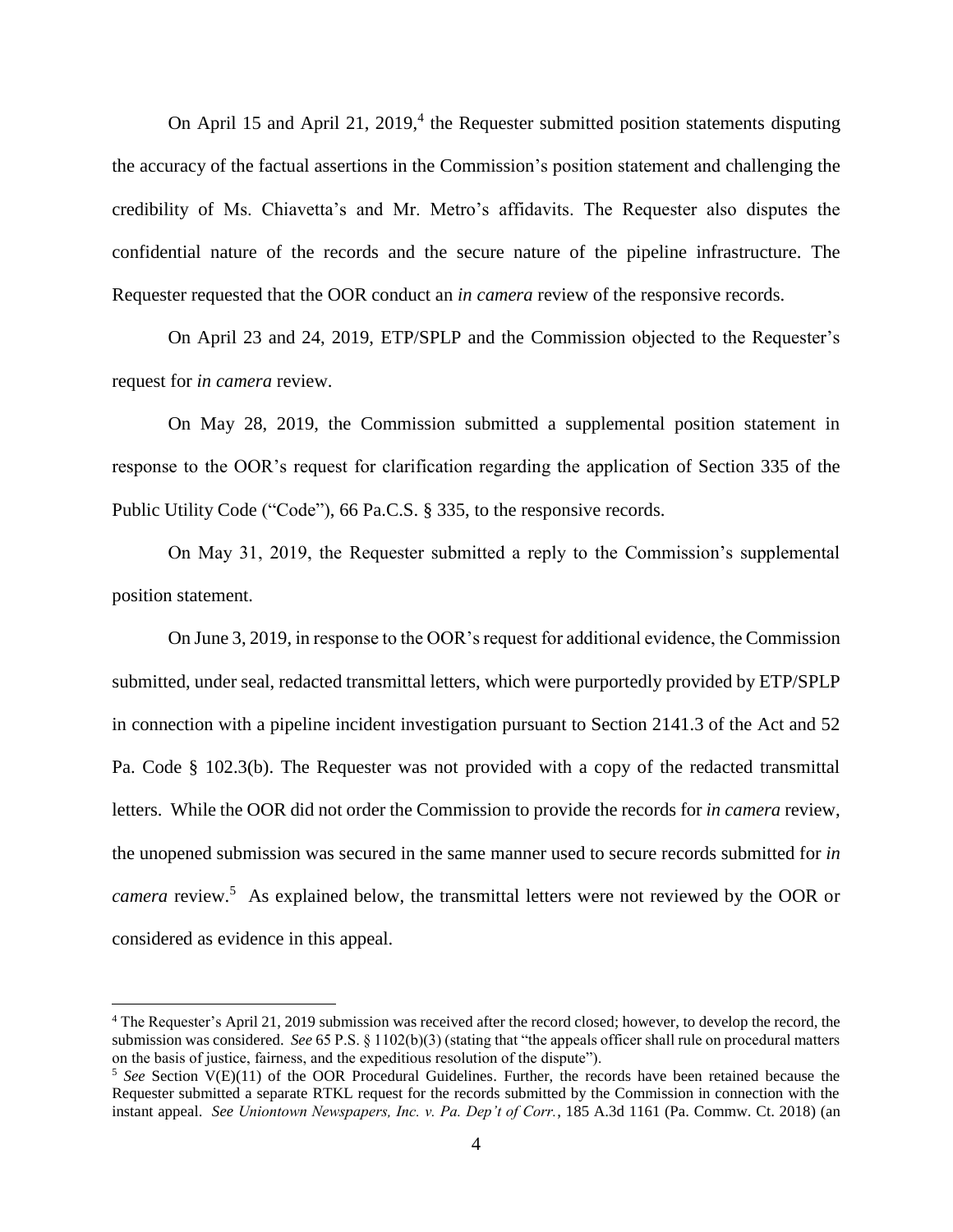#### **LEGAL ANALYSIS**

"The objective of the Right to Know Law ... is to empower citizens by affording them access to information concerning the activities of their government." *SWB Yankees L.L.C. v. Wintermantel*, 45 A.3d 1029, 1041 (Pa. 2012). Further, this important open-government law is "designed to promote access to official government information in order to prohibit secrets, scrutinize the actions of public officials and make public officials accountable for their actions." *Bowling v. Office of Open Records*, 990 A.2d 813, 824 (Pa. Commw. Ct. 2010), *aff'd* 75 A.3d 453 (Pa. 2013).

The OOR is authorized to hear appeals for all Commonwealth and local agencies. *See* 65 P.S. § 67.503(a). An appeals officer is required "to review all information filed relating to the request" and may consider testimony, evidence and documents that are reasonably probative and relevant to the matter at issue. 65 P.S.  $\S 67.1102(a)(2)$ . An appeals officer may conduct a hearing to resolve an appeal. The law also states that an appeals officer may admit into evidence testimony, evidence and documents that the appeals officer believes to be reasonably probative and relevant to an issue in dispute. *Id*. The decision to hold a hearing is discretionary and non-appealable. *Id*.; *Giurintano v. Pa. Dep't of Gen. Servs.*, 20 A.3d 613, 617 (Pa. Commw. Ct. 2011). Here, the Requester requested *in camera* review; however, the OOR has the necessary information and evidence before it to properly adjudicate the matter.

The Commission is a Commonwealth agency subject to the RTKL that is required to disclose public records. 65 P.S. § 67.301. Records in possession of a Commonwealth agency are presumed public unless exempt under the RTKL or other law or protected by a privilege, judicial order or decree. *See* 65 P.S. § 67.305. Upon receipt of a request, an agency is required to assess

agency has the duty to take reasonable steps to prevent the automatic destruction of records pursuant to a retention schedule when the agency knows the records to be responsive to a RTKL request).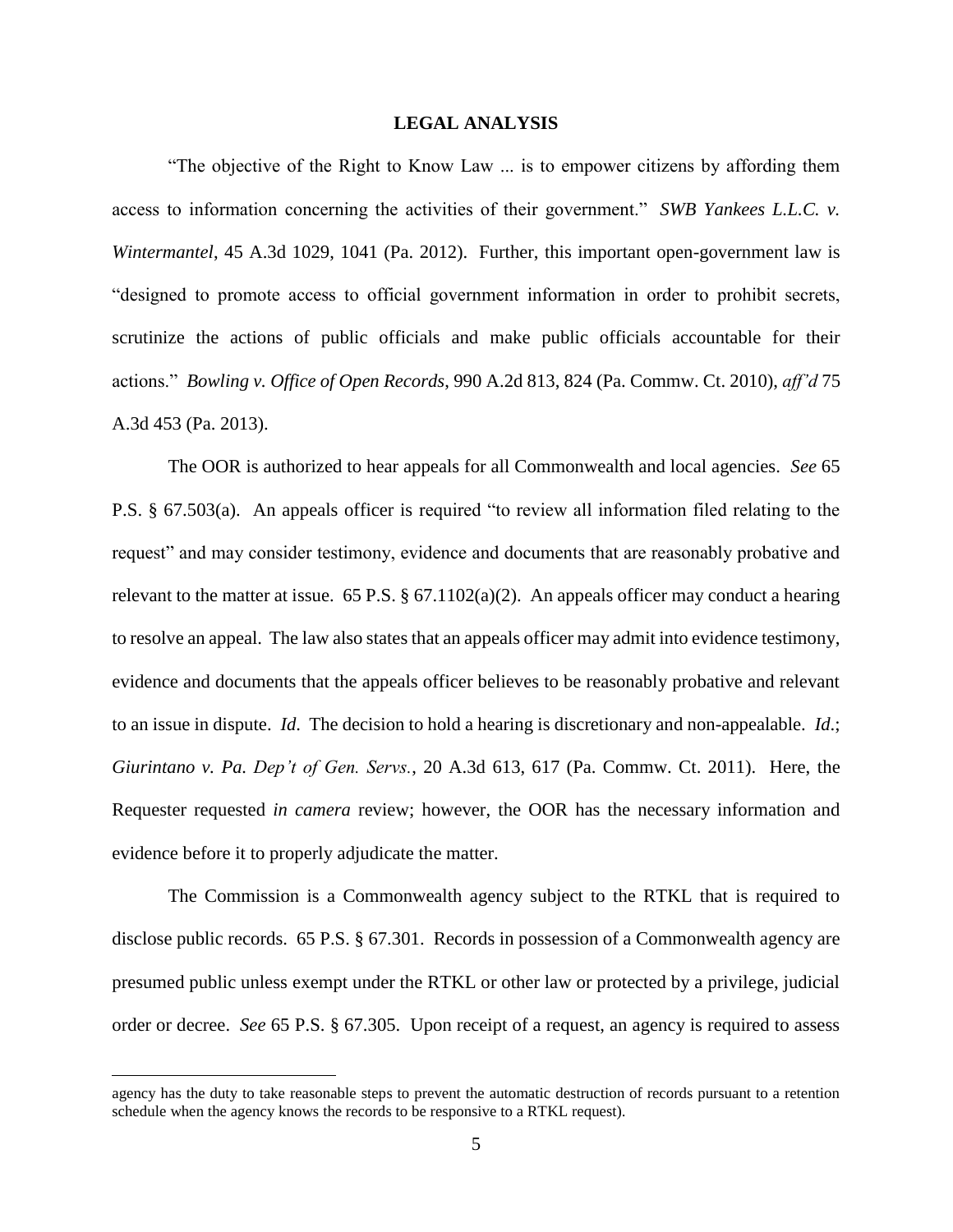whether a record requested is within its possession, custody or control and respond within five business days. 65 P.S. § 67.901. An agency bears the burden of proving the applicability of any cited exemptions. *See* 65 P.S. § 67.708(b).

Section 708 of the RTKL places the burden of proof on the public body to demonstrate that a record is exempt. In pertinent part, Section 708(a) states: "(1) The burden of proving that a record of a Commonwealth agency or local agency is exempt from public access shall be on the Commonwealth agency or local agency receiving a request by a preponderance of the evidence." 65 P.S.  $\S 67.708(a)(1)$ . Preponderance of the evidence has been defined as "such proof as leads the fact-finder … to find that the existence of a contested fact is more probable than its nonexistence." *Pa. State Troopers Ass'n v. Scolforo*, 18 A.3d 435, 439 (Pa. Commw. Ct. 2011) (quoting *Pa. Dep't of Transp. v. Agric. Lands Condemnation Approval Bd.*, 5 A.3d 821, 827 (Pa. Commw. Ct. 2010)).

#### **1. The Commission did not prove that the records are confidential security information**

The Commission and ETP/SPLP argue that because the responsive records consist of CSI material in accordance with Sections  $2141.3(c)(4)$  and  $2141.5$  of the Act, they are exempt from disclosure under the RTKL. The Commission, through Mr. Metro's affidavit, identifies the following records as responsive to the Request:

> Hazard Assessment for ME1 Date: 12-17-2013 Pages: 56

Hazard Assessment for proposed ME2 Pipeline Date: 3-27-217 Pages: 67

Hazard Assessment for Re-route of ME2 near Chester & Delaware County Date: 10-5-2018 Pages: 33.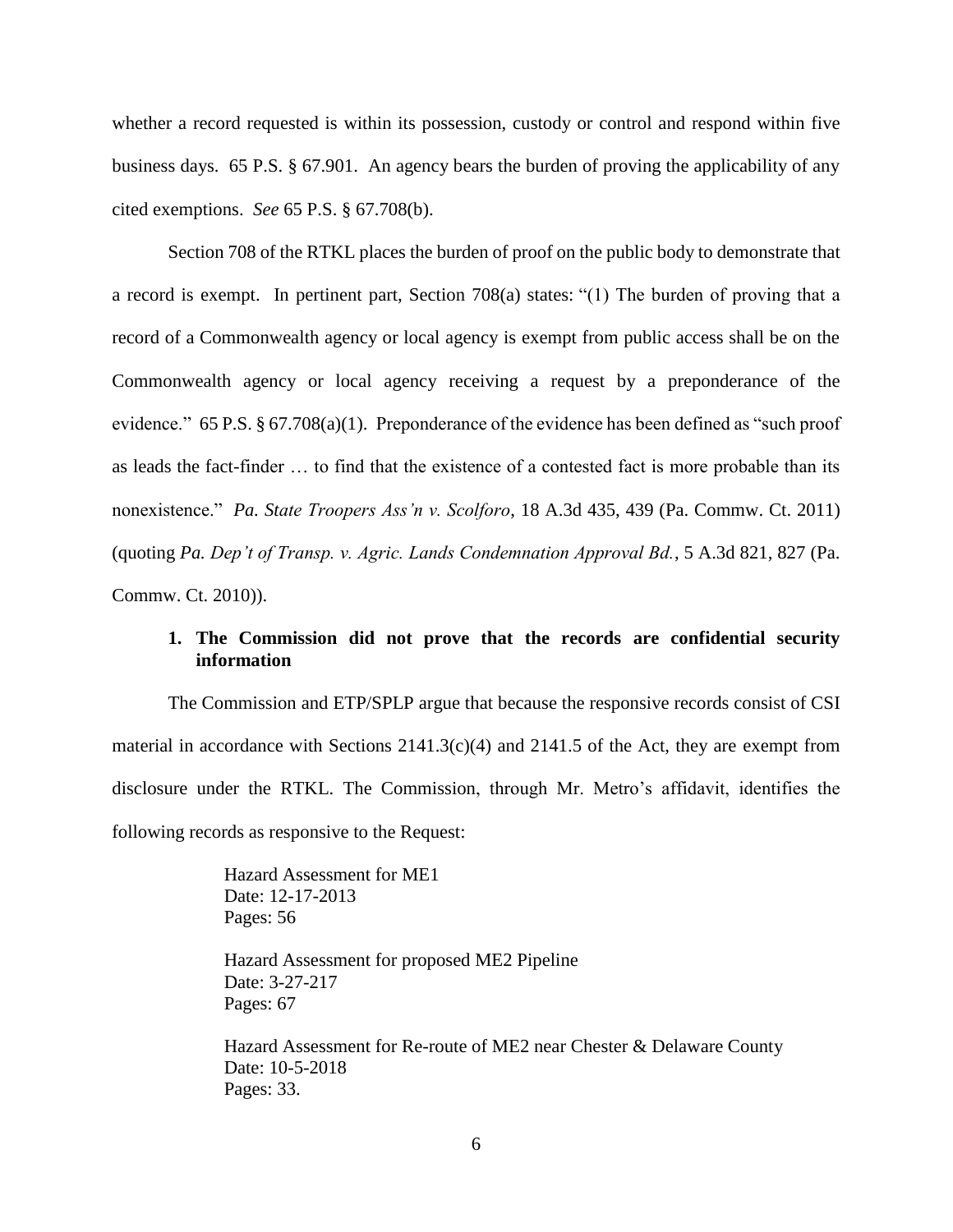In addition, the Commission states that the responsive records include Commission Inspection

Reports of the subject pipelines in which the three Hazard Assessment reports were referenced and

reviewed.

The Act provides, in pertinent part, the following:

(a) GENERAL RULE.— The public utility is responsible for determining whether a record or portion thereof contains confidential security information. When a public utility identifies a record as containing confidential security information, it must clearly state in its transmittal letter, upon submission to an agency, that the record contains confidential security information and explain why the information should be treated as such.

(b) SUBMISSION OF CONFIDENTIAL SECURITY INFORMATION.— An agency shall develop filing protocols and procedures for public utilities to follow when submitting records, including protocols and procedures for submitting records containing confidential security information. Such protocols and procedures shall instruct public utilities who submit records to an agency to separate their information into at least two categories: (1) PUBLIC.— Records or portions thereof subject to the provisions of the act of June 21, 1957 (P.L. 390, No. 212), referred to as the Right-to-Know Law. (2) CONFIDENTIAL.— Records or portions thereof requested to be treated as containing confidential security information and not subject to the Right-to-Know Law.

35 Pa.C.S. §§ 2141.3(a), (b).

When a public utility is directed to submit records to the Commission that contain CSI, it

is required to do the following:

(1) Clearly state in its transmittal letter to the Commission that the record contains confidential security information and explain why the information should be treated as confidential. *The transmittal letter will be treated as a public record and may not contain any confidential security information*.

(2) Separate the information being filed into at least two categories:

(i) Records that are public in nature and subject to the Right-to-Know Law.

(ii) Records that are to be treated as containing confidential security information and not subject to the Right-to-Know Law.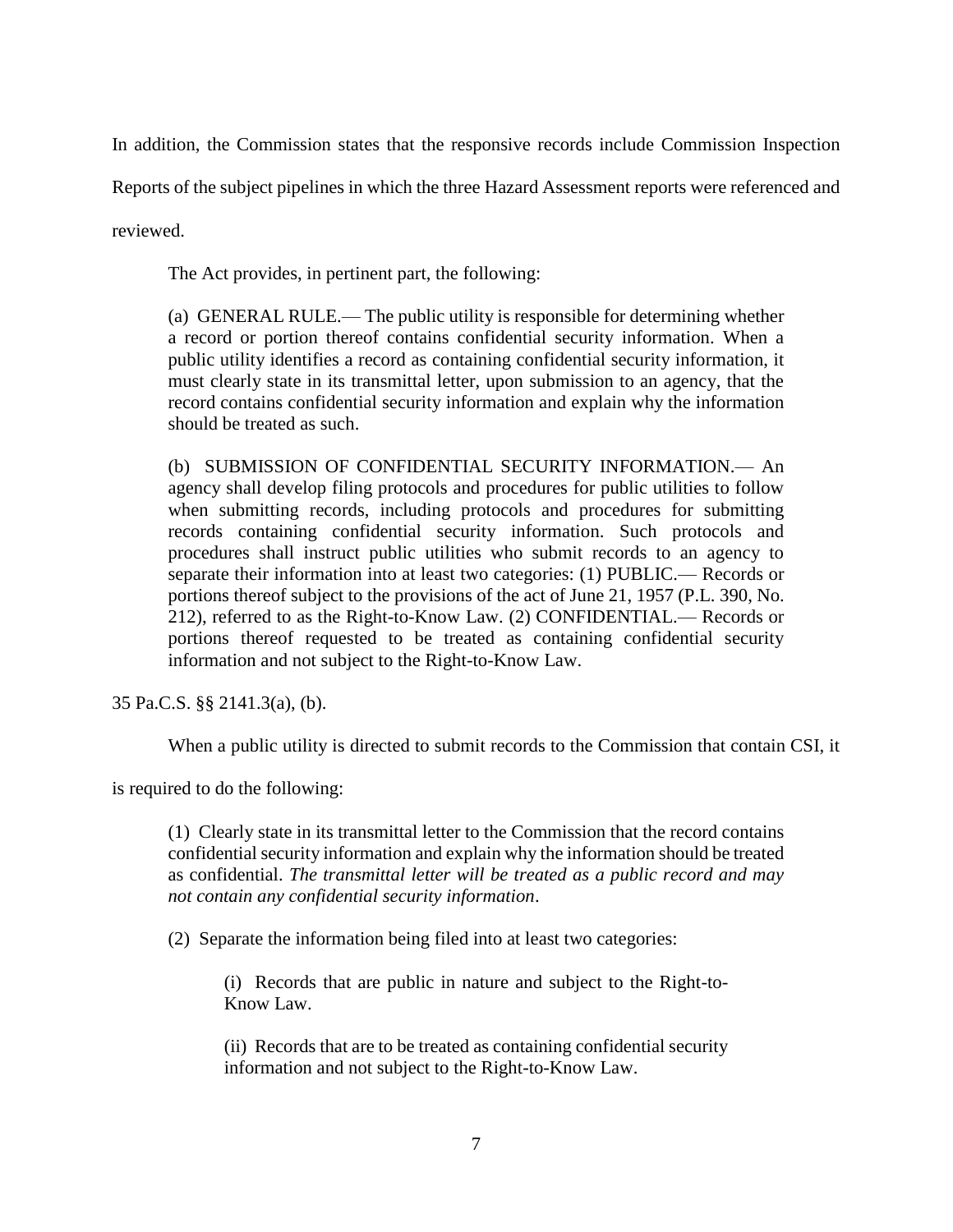(3) Stamp or label each page of the record containing confidential security information with the words "Confidential Security Information" and place all pages labeled as containing confidential security information in a separate envelope marked "Confidential Security Information."

(4) Redact the portion of the record that contains confidential security information for purposes of including the redacted version of the record in the public file.

52 Pa. Code § 102.3(b)(emphasis added).

Mr. Metro attests that the three identified Hazard Assessment reports "were produced to the Commission by [SPLP] and are marked as confidential." More specifically, Mr. Metro attests that that the records filed with the Commission were "marked as Confidential by Sunoco[]" and that "the requested records are [CSI] within the meaning of the [Act]." On behalf of ETP/SPLP, Mr. Perez attests that he has "knowledge of records submitted to the … Commission and possibly implicated in the [Request]…." Mr. Perez further attests that "to the extent the [r]equested [r]ecords exist, ET and SPLP treat this material as confidential security information in accordance with the provisions and procedures of the [Act]…and the [Commission's] regulations implementing the Act…."

Regarding the material contained in the records, Mr. Metro attests the following:

The requested records are [CSI] within the meaning of the [Act]. In my professional opinion, disclosure of the requested records would compromise security against sabotage or criminal or terrorist acts, and non-disclosure is necessary for the protection of life, safety, public property or public utility facilities.

I base my opinion on the definition of [CSI] contained in the [Act] and on that there are reasonable grounds to believe disclosure may result in a safety risk, including the risk of harm to any person, or mass destruction.

Under the RTKL, a statement made under penalty of perjury is competent evidence to sustain an agency's burden of proof. *See Sherry v. Radnor Twp. Sch. Dist.*, 20 A.3d 515, 520-21 (Pa. Commw. Ct. 2011); *Moore v. Office of Open Records*, 992 A.2d 907, 909 (Pa. Commw. Ct. 2010).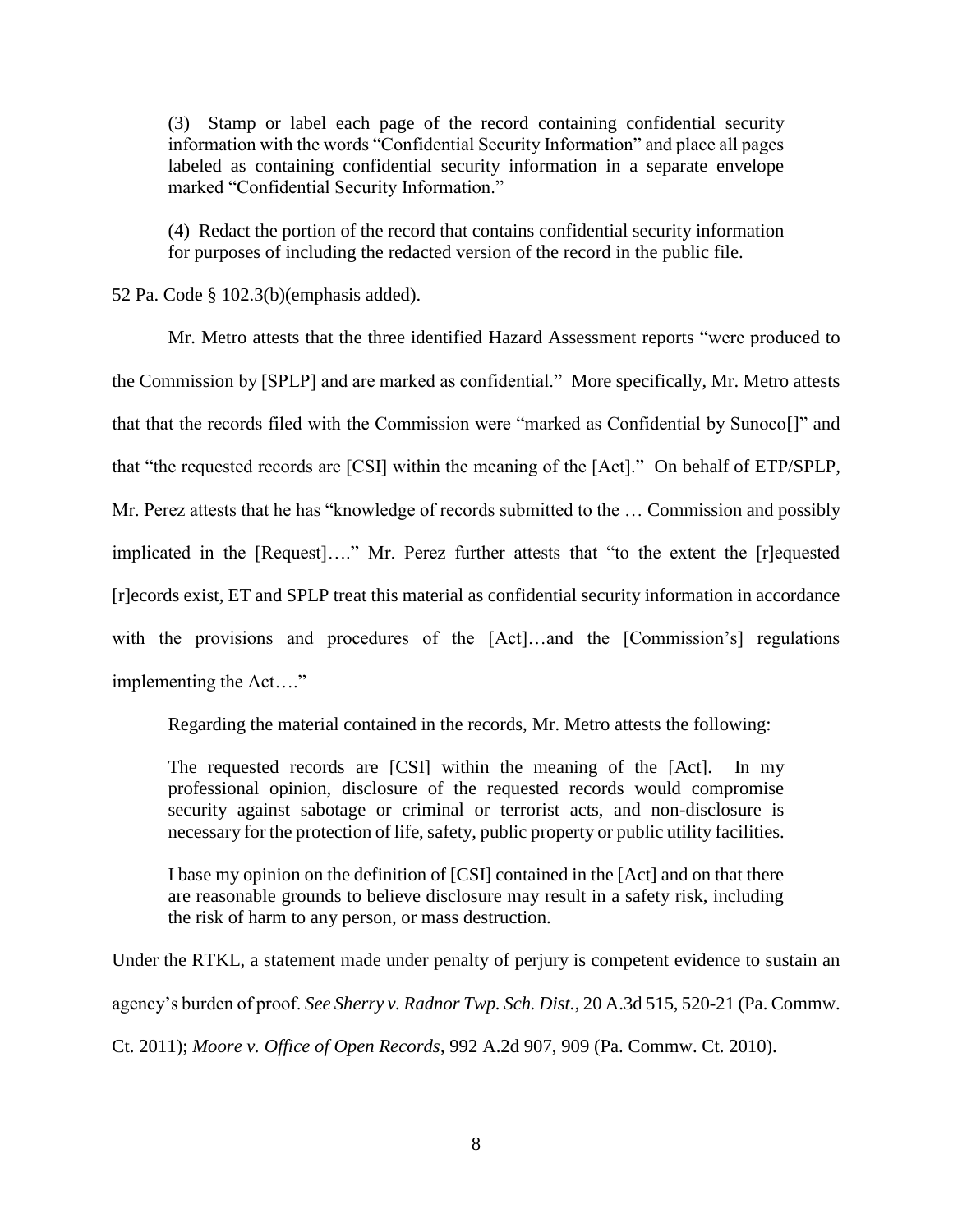To develop the record in this matter, the OOR directed the Commission to submit copies of the transmittal letters which, if ETP/SPLP had followed the mandatory procedure under the Act and its regulations, would have been included with the records produced to the Commission. Instead of submitting the transmittal letters that are expressly deemed public records under 53 Pa. Code § 102.3, the Commission hand-delivered redacted transmittal letters in a sealed envelope to the OOR. The OOR instructed the Commission that, in order to have the transmittal letters admitted as evidence of record, the Commission must provide a copy to the Requester. The Commission asserted that the letters had been properly redacted and that the OOR should review the records *in camera*, and it declined to provide the Requester with a copy of the letters. Accordingly, the sealed, redacted transmittal letters were not admitted into evidence. *See* 65 P.S. § 67.1102(b)(2) (the RTKL authorizes appeals officer to "admit testimony, evidence and documents that the appeals officer believes to be reasonably probative and relevant to an issue in dispute").

Here, the Commission and ETP/SPLP argue that the requested records consist of CSI and that the Requester expressly excluded "information provided by Sunoco if that information has been designated as [CSI]" from the Request; therefore, they argue the Act prohibits the disclosure of the records and the records are not responsive to the Request. Mr. Metro and Mr. Perez attest that the records provided to the Commission are CSI; however, Section 2141.3 of the Act requires agencies to develop protocols for the submission and public challenge of information sought to be classified as "confidential security information," and such protocols are found in the Commission's regulations at 52 Pa. Code §§ 102.1 – 102.4. The only evidence provided by the Commission and ETP/SPLP regarding the designation of the responsive records as CSI consists of conclusory statements from Mr. Metro, who states that ETP/SPLP marked the records as confidential, that the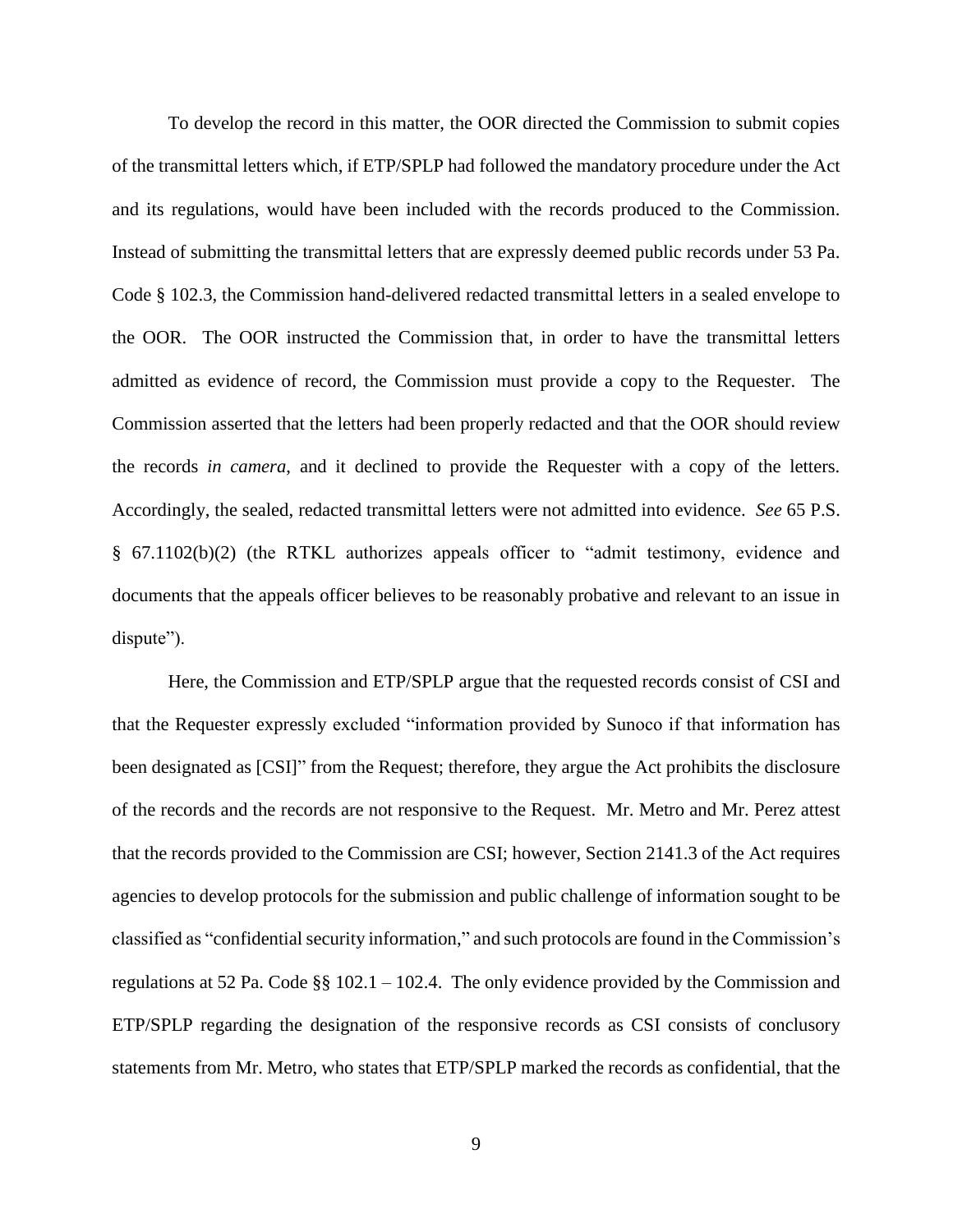requested records are "[CSI] within the meaning of the [Act]," and that he arrived at his professional opinion that the records are CSI "in consultation with numerous other technical gas safety staff," and from Mr. Perez, who states "[t]o the extent that the [r]equested [r]ecords exist, ET[P] and Sunoco treat this material as [CSI] in accordance with the provisions and procedures specified by the [Act] and [regulations]." Under the RTKL a sworn attestation may serve as sufficient evidentiary support; however, "a generic determination or conclusory statements are not sufficient to justify the exemption of public records." *Office of the Governor v. Scolforo*, 65 A.3d 1095, 1103 (Pa. Commw. Ct. 2013) (*en banc*); *see also Bagwell*, 155 A.3d at 1130 ("Relevant and credible testimonial affidavits may provide sufficient evidence in support of a claimed exemption; however, conclusory affidavits, standing alone, will not satisfy the burden of proof an agency must sustain to show that a requester may be denied access to records under the RTKL") (citations omitted); *Pa. Dep't of Educ. v. Bagwell*, 131 A.3d at 659 ("Affidavits that are conclusory or merely parrot the exemption do not suffice") (citing *Scolforo*); *West Chester Univ. of Pa. v. Schackner et al*., 124 A.3d 382, 393 (Pa. Commw. Ct. 2015) ("The evidence must be specific enough to permit this Court to ascertain how disclosure of the entries would reflect that the records sought fall within the proffered exemptions") (citing *Carey v. Pa. Dep't of Corr*., 61 A.3d 367, 375-79 (Pa. Commw. Ct. 2013)).

While it is not incumbent upon the OOR to request additional evidence when developing the record, *Highmark, Inc. v. Voltz*, 163 A.3d 485, 491 (Pa. Commw. Ct. 2017), the OOR attempted to develop the record by requesting copies of the transmittal letters. In response to the OOR's request, the Commission provided copies of the redacted transmittal letters asserting that the redacted material consists of CSI and the letters relate to a noncriminal investigation; however, 52 Pa. Code §102.3(b)(1) clearly states that a transmittal letter "may not contain any confidential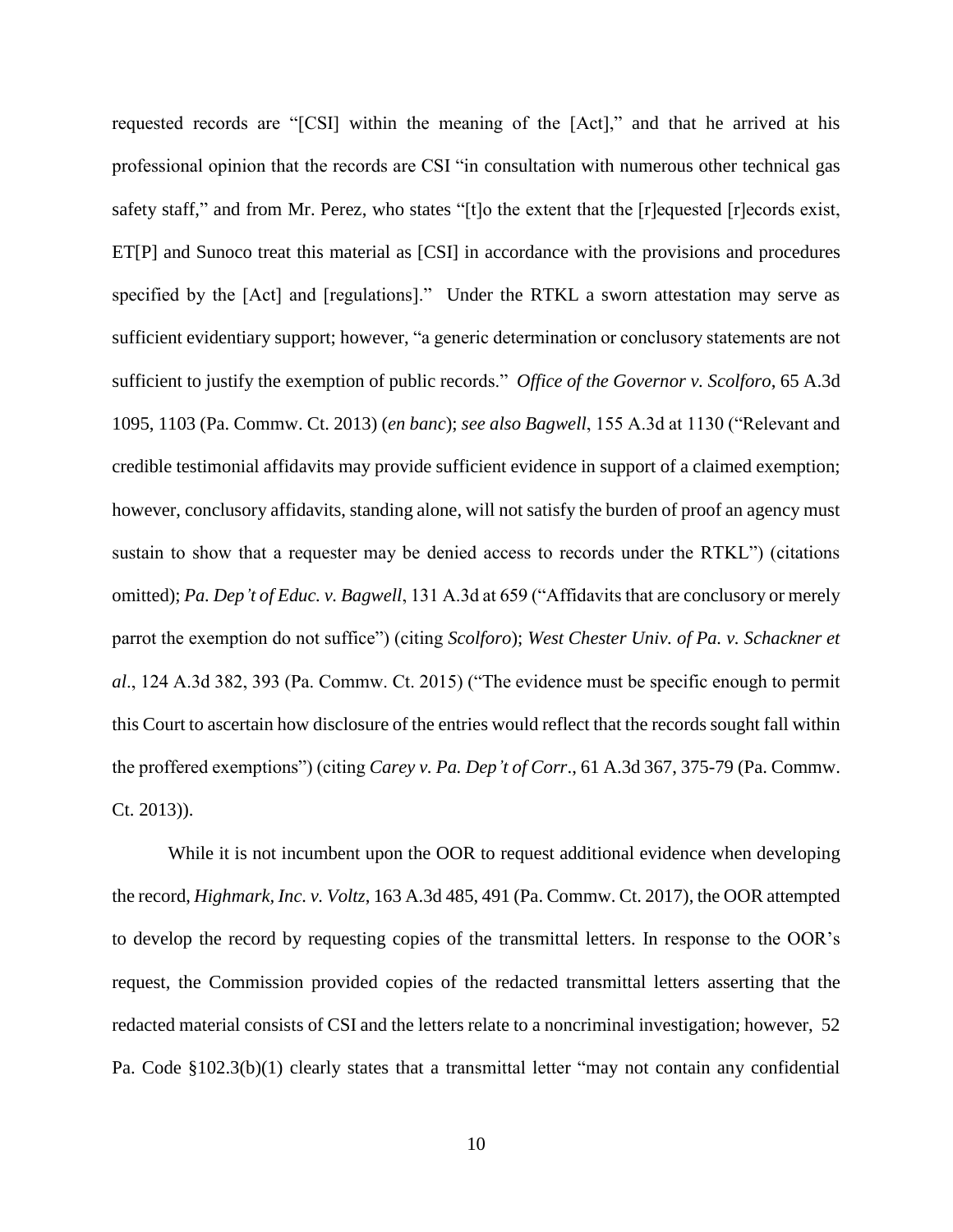security information." The Commission further asserts that, despite the express language in 52 Pa. Code  $\&$  102.3(b)(1), "the designation is not binding on any particular transmittal letter, and the Commission is authorized to waive its own regulations," but fails to cite its authority to waive its own regulations that it was required to develop in order to implement "filing protocols and procedures for public utilities to follow when submitting records, *including protocols and procedures for submitting records containing [CSI]*," under the Act. *See* 35 P.S. § 2141.3(b) (emphasis added). Because the Commission declined to provide a copy of the transmittal letters to the Requester, no evidence has been admitted into the record to demonstrate that the ETP/SPLP and the Commission have complied with the mandated procedures to designate the responsive records as CSI. In addition, as the Commission has failed to prove why it is not required to comply with the protocols, as ETP/SPLP's and the Commission's compliance with "[p]rocedures for submitting … and protecting confidential security information" set forth in § 2141.3 is a condition precedent for nondisclosure. ETP/SPLP and the Commission are, therefore, not entitled to the statutory protection of the Act. *See Schmitz and The Pittsburgh Post-Gazette v. Pennsylvania Emergency Management Agency et al.*, OOR Dkt. AP 2014-1055, 2014 PA O.O.R.D. LEXIS 1094, \*22-23 (finding that because the evidence did not demonstrate that PEMA developed the compliance procedures by which records could be designated as confidential security information, the Act did not apply) (citing *Schumacher v. City of Scranton*, OOR Dkt. 2009-0280, 2009 PA O.O.R.D. LEXIS 153 (holding that the City could not avail itself of the protections under the Act when the City did not prove its compliance with the necessary requirements to designate records as confidential security information)).

#### **2. The Commission has demonstrated that certain records are exempt under Section 708(b)(3) of the RTKL**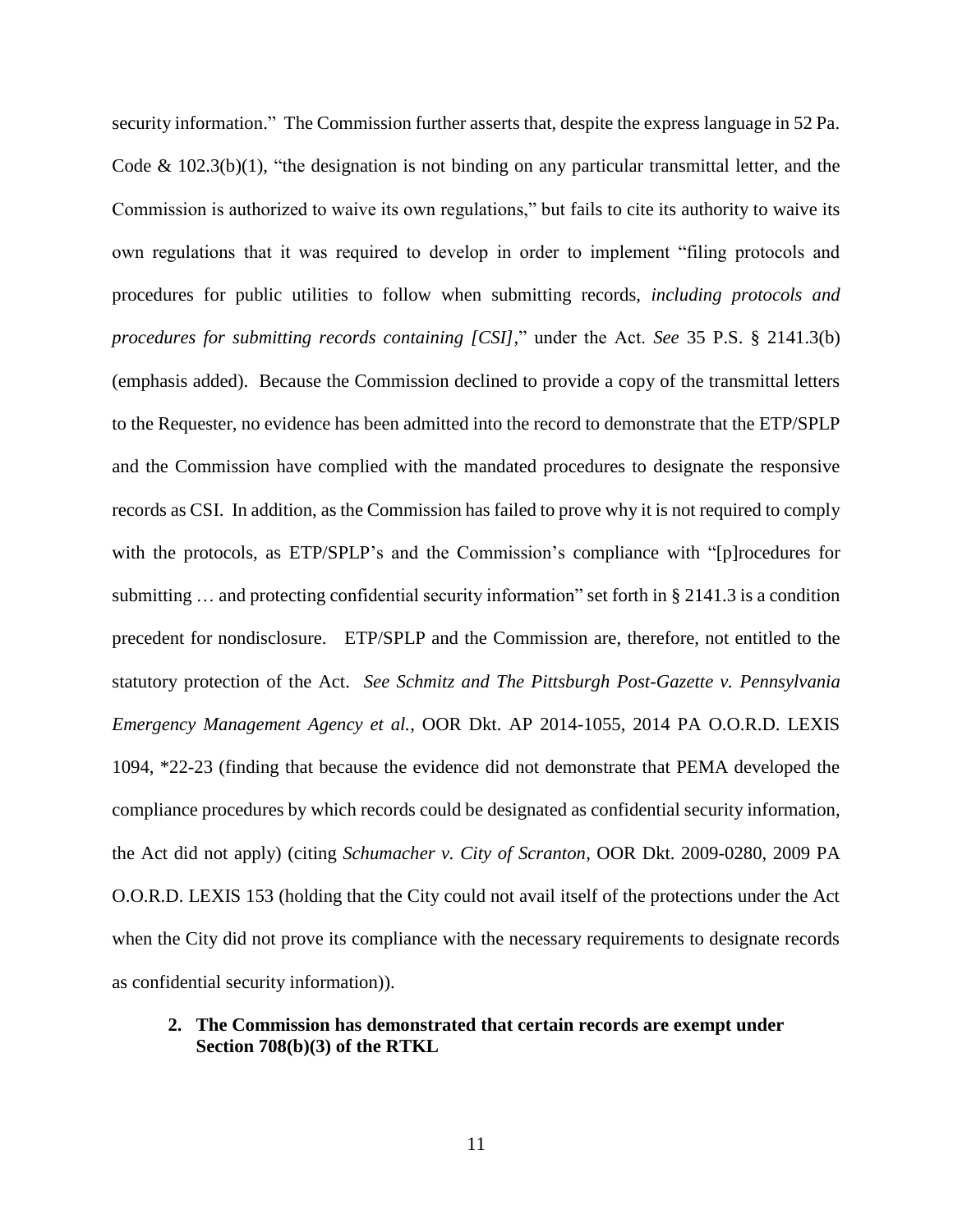The Commission and ETP/SPLP also argue that the disclosure of the records would endanger public safety and compromise the physical security of the pipelines against sabotage, criminal or terroristic acts. Section 708(b)(3) of the RTKL exempts from disclosure "[a] record, the disclosure of which creates a reasonable likelihood of endangering the safety or the physical security of a building, *public utility*, infrastructure, facility or information storage system." 65 P.S. § 67.708(b)(3) (emphasis added); *see Crockett v. Southeastern Pa. Transp. Auth*., OOR Dkt. AP 2011-0543, 2011 PA O.O.R.D. LEXIS 268 (holding that rail car inspection and repair records were not exempt under this exemption); *Moss v. Londonderry Twp.*, OOR Dkt. AP 2009-0995, 2009 PA O.O.R.D 724 (holding that records related to the Three Mile Island nuclear power plant were not subject to public access). In order for this exemption to apply, "the disclosure of" the records – rather than the records themselves – must create a reasonable likelihood of endangerment to the safety or physical security of certain structures or other entities, including infrastructure. *See* 65 P.S. § 67.708(b)(3); *see also Pa. State Police v. ACLU of Pa*., 189 A.3d 37 (Pa. Commw. Ct. 2018) (holding that when an affidavit is legally sufficient to prove that the disclosure of a record at issue would likely cause the alleged harm under Section 708(b)(3) of the RTKL, *in camera* review of the records is unnecessary). The Commonwealth Court has held that "[a]n agency must offer more than speculation or conjecture to establish the security-related exemptions...." *California Borough v. Rothey*, 185 A.3d 456, 468 (Pa. Commw. Ct. 2018) (internal citations omitted); *see also Mission Pa., LLC v. McKelvey*, \_\_\_ A.3d \_\_\_, 2019 Pa. Commw. LEXIS 528 (Pa. Commw. Ct. June 4, 2019).

Mr. Metro, who is the Commission's Manager of the Safety Division, Pipeline Safety Section, oversees Commission investigations of gas and HVL pipelines. In support of the Commission's position, Mr. Metro attests it is his opinion, based on the definition of CSI in the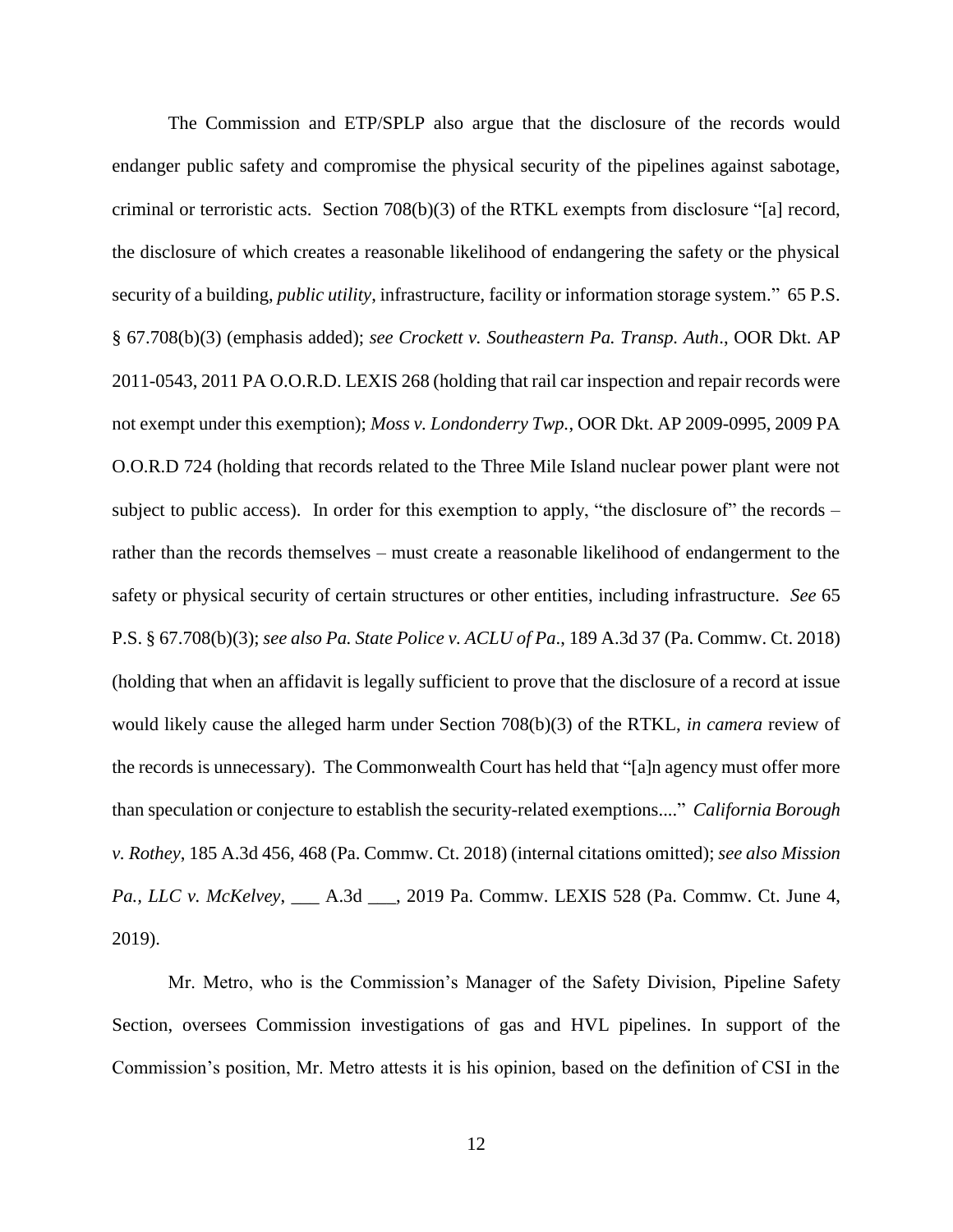Act, that "there are reasonable grounds to believe disclosure may result in a safety risk, including the risk of harm to any person, or mass destruction." Mr. Metro further attests the following:

In my professional opinion, release of the requested records would compromise security against sabotage or criminal or terroristic acts regarding pipeline facilities by illustrating the extent of the impact zone, including casualty and damage assessments at various ranges, regarding an accident (or sabotage event) on a pipeline. These Reports and Inspection Reports explicitly provide[] how such an assessment can be made (as well as the assessment for this particular pipeline); information which could be clearly be used by a terrorist to plan an attack [on]  $\alpha$ pipeline (and particularly on these Sunoco pipelines, as they contain[] the specific operating parameters of the pipelines) to cause the greatest possible harm and mass destruction to the public living near the facilities.

In my professional opinion, release of the requested records would allow for awareness of the potential effectiveness of a sabotage act on a pipeline (and in particular on these pipelines) to harm the public and create mass destruction, thereby potentially inciting such acts and creating a great risk to public safety.

I arrived at my professional opinion that the requested records are [CSI] in consultation with numerous other technical gas safety staff at the Commission, all of which agree with my professional assessment.

Additionally, regarding the nature of the CSI that ETP/SPLP purportedly provided to the

Commission, Mr. Perez attests the following:

While certain observations concerning the characteristics of ET's HVL pipelines – such as their general path or the location of the above-ground valves – can be seen at the surface level, the [r]equested [r]ecords seek far more detailed information than anything that could be obtained through surface-level observation. The release of this information would create a much more significant risk to the security and integrity of the Pipelines than anything that could be obtained through surface-level observation. Specifically, providing an individual or group of individuals with the detailed calculations sought here would give someone with malicious intent knowledge necessary to breach, damage or destroy the pipelines.

Based upon my review of the [r]equested [r]ecords in possession of ET as submitted to [the Commission's Bureau of Investigation and Enforcement], I believe that the [r]equested [r]ecords are of sufficient detail that, if disclosed, could be used to facilitate damage or disruption of ET's HVL pipelines.

Here, the Request expressly seeks "calculations or estimates of *blast radius* (Sunoco's

term) or "buffer zone" ([Commission's] term) *regarding accidents or releases* from HVL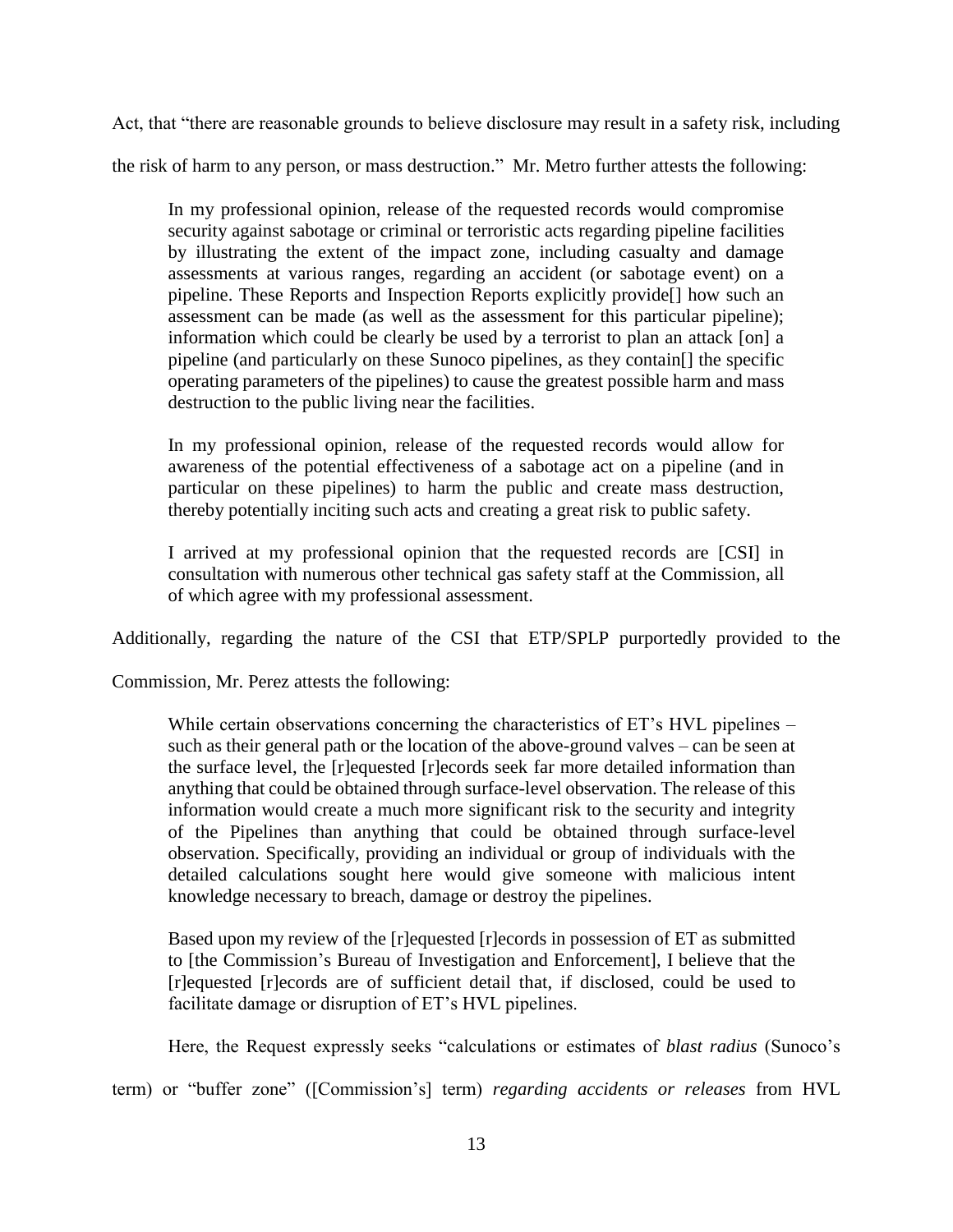pipelines." It is undisputed that portions of the identified responsive records, the Hazard Assessment Reports, were produced by ETP/SPLP and submitted to the Commission's Bureau of Investigation and Enforcement ("BIE") in connection with four ongoing Commission pipeline investigations – ME1, ME1-Lisa Drive, ME2 and ME2-Bypass – from which one may reasonably infer the existence of safety concerns with the public utility structures. Considering these facts along with the sworn attestations of Mr. Metro, the individual supervising the investigations, and Mr. Perez, the corporate representative who provided the reports, leads to a determination that the disclosure of how to calculate the extent of damage that may occur due to an accident at or release from one the pipelines would facilitate the formulation of a plan by a person with malicious intent to cause such an event.

The Requester argues that the safety hazards alleged by the Commission lie with the infrastructure itself, not the knowledge of any particular aspect of the pipelines. The Requester further argues that blast radii modeling formulas are available in the public domain and that certain pipeline valves are already visible on the land surface in populated areas. The Requester has also provided electronic links to and a copy of blast radii models to support his argument that the responsive records should not be withheld because the information is already in the public domain. However, a review of the sample models and references to blast radii models shows that they have been conducted by various private and community entities and as attested to by Mr. Perez, they do not include the detailed calculations that are specific to these particular pipelines. In the absence of any evidence that the Commission has acted in bad faith, "the averments in [the sworn statements] should be accepted as true." *McGowan v. Pa. Dep't of Envtl. Prot.*, 103 A.3d 374, 382-83 (Pa. Commw. Ct. 2014) (citing *Office of the Governor v. Scolforo*, 65 A.3d 1095, 1103 (Pa. Commw. Ct. 2013)). Accordingly, the Commission has demonstrated that the disclosure of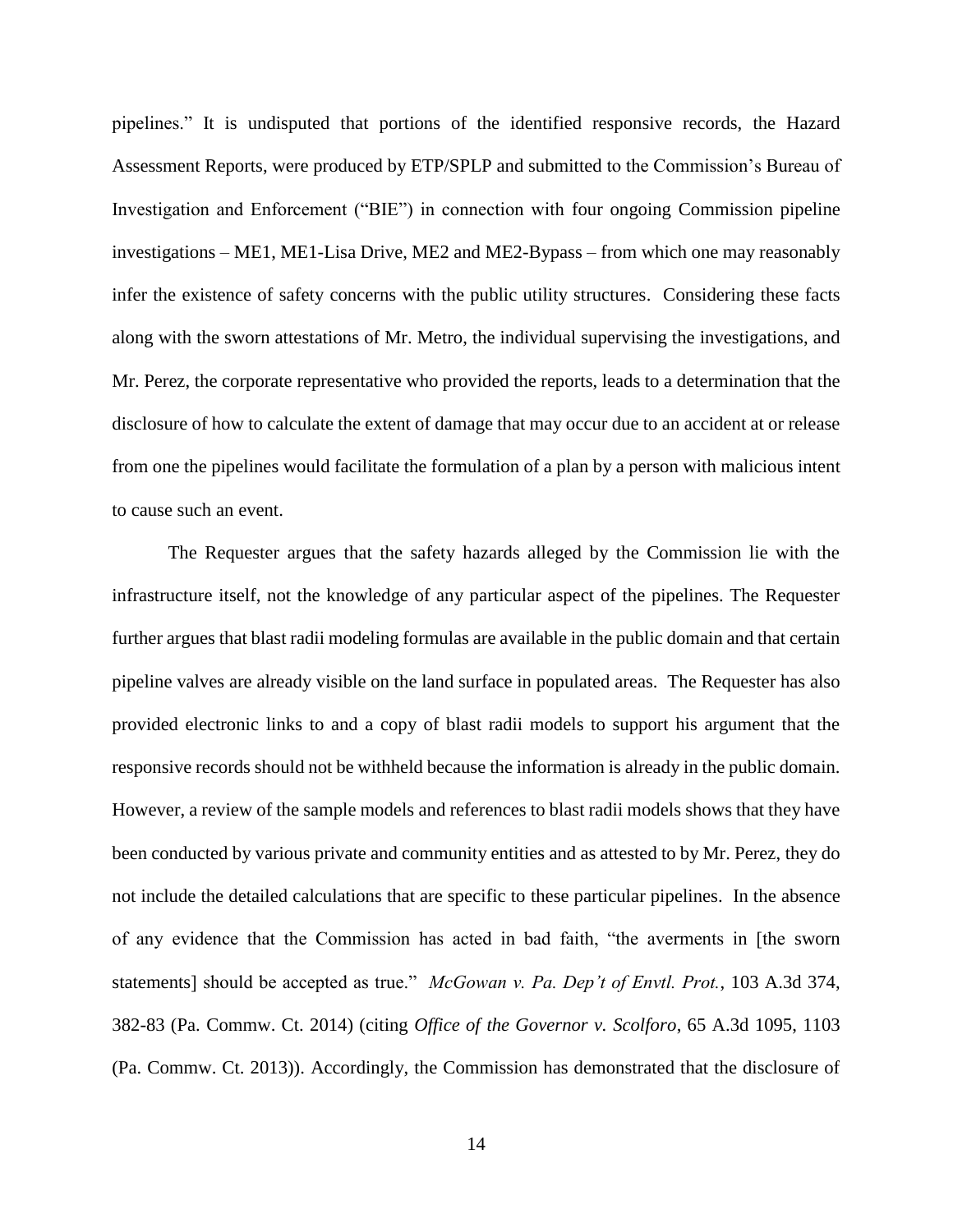the three responsive Hazard Assessment Reports produced by ETP/SPLP and the security related content would endanger the safety and security of the pipelines and that the Hazard Assessment Reports were properly withheld under Section 708(b)(3) of the RTKL. *See* 65 P.S. § 708(a); *Mission Pa., LLC*, 2019 Pa. Commw. LEXIS 528, \*22-26 (finding the affidavit made by an individual who had extensive industry knowledge and experience sufficient to detail the security related concerns in support of redactions made pursuant Section 708(b)(3) of the RTKL).

## **3. The Commission has demonstrated that some records relate to a noncriminal investigation**

The Commission and ETP/SPLP also argue that the records are part of four noncriminal investigations the Commission commenced, respectively, in April 2017, March 2018 and July 2018. Section 708(b)(17) of the RTKL exempts from disclosure records of an agency "relating to a noncriminal investigation, including … [i]nvestigative materials, notes, correspondence and reports." 65 P.S. §§ 67.708(b)(17)(ii). In order for this exemption to apply, an agency must demonstrate that "a systematic or searching inquiry, a detailed examination, or an official probe" was conducted regarding a noncriminal matter. *See Pa. Dep't of Health v. Office of Open Records*, 4 A.3d 803, 810-11 (Pa. Commw. Ct. 2010). Further, the inquiry, examination, or probe must be "conducted as part of an agency's official duties." *Id*. at 814; *see also Johnson v. Pa. Convention Ctr. Auth.*, 49 A.3d 920 (Pa. Commw. Ct. 2012). An official probe only applies to noncriminal investigations conducted by agencies acting within their legislatively granted fact-finding and investigative powers. *Pa. Dep't of Pub. Welf. v. Chawaga*, 91 A.3d 257 (Pa. Commw. Ct. 2014). To hold otherwise would "craft a gaping exemption under which any governmental informationgathering could be shielded from disclosure." *Id*. at 259.

The Commonwealth Court has recognized the Commission's broad authority to conduct noncriminal investigations "to determine … if utilities are in compliance with the Public Utility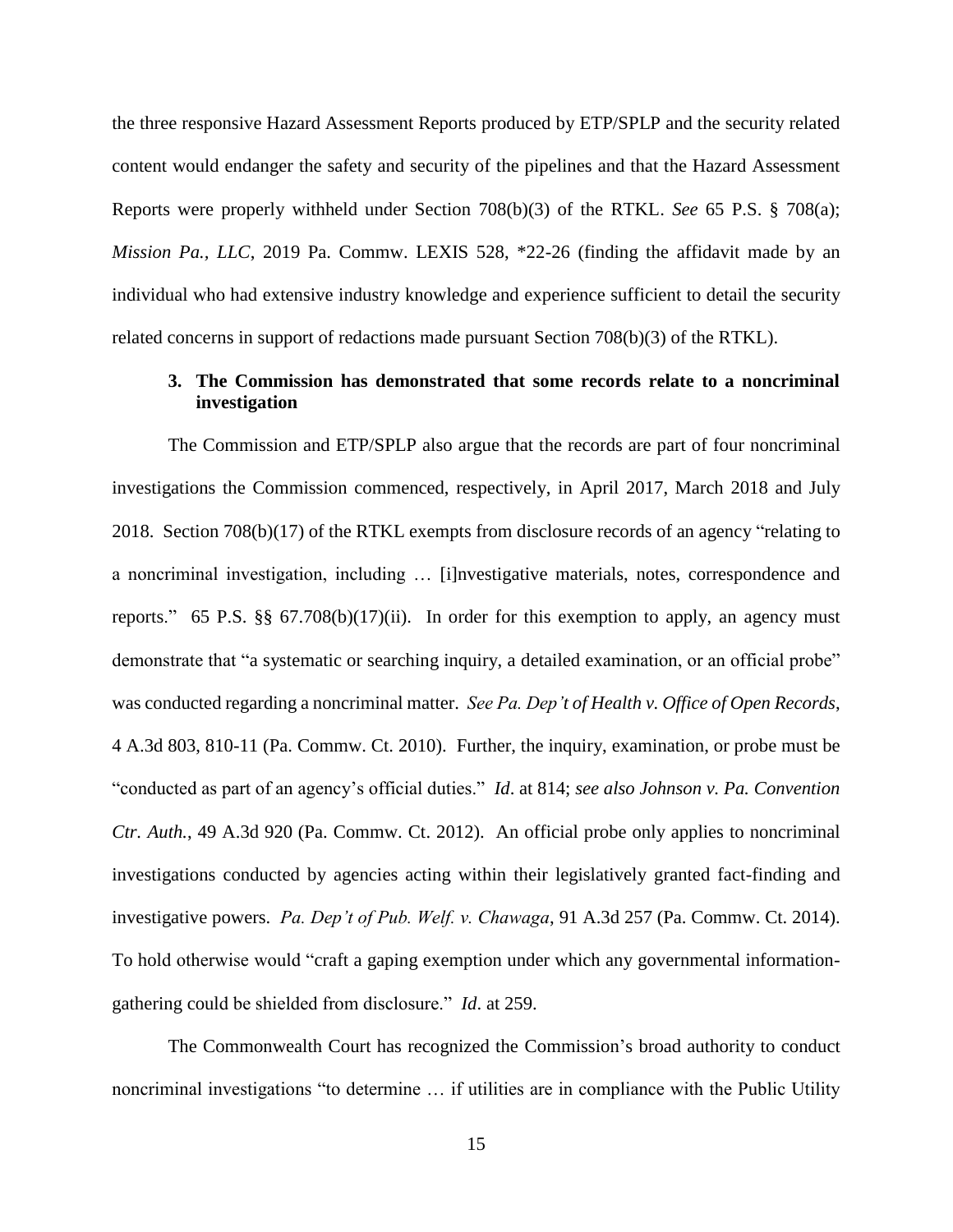Code, … the [United States Department of Transportation Pipeline and Hazardous Materials Safety Administration] and other applicable state and federal regulations." *Pa. Pub. Utility Comm'n v. Gilbert*, 40 A.3d 755, 760 (Pa. Commw. Ct. 2012).

Mr. Metro, Manager of the Office of Pipeline Safety, Gas Safety, attests that he oversees the investigation of ME1 on April 1, 2017, of ME1 on "Lisa Drive" and ME2 in March 2018, and of ME2-Bypass in July 2018. He attests that the investigations are active and have been ongoing. Mr. Metro further attests that, in addition to the Hazard Assessment Reports, "the Commission has requested records in the form of Inspection Reports created by Commission Safety Staff in which there are references and reviews of [the] Hazard Assessments. These Inspection Reports are part of the active and ongoing [Commission] investigations." Mr. Perez corroborates that ETP/SPLP submitted the requested records to the Commission's BIE. Ms. Chiavetta attests that the investigations are active and ongoing and that the Commission does not have any responsive records other than those that are part of the Commission's investigation of the pipeline incident. In the absence of any evidence that the Commission has acted in bad faith, "the averments in [the affidavits] should be accepted as true." *McGowan*, 103 A.3d at 82-83. Therefore, because the Commission may conduct noncriminal investigations and is doing so in this instance, the Commission's Safety Staff Inspection Reports are related to the Commission's ongoing noncriminal investigation of ME1, ME2 and ME2-Bypass pipelines and are exempt from disclosure under Section 708(b)(17) of the RTKL.

Although we have determined that the Hazard Assessment Reports are exempt from disclosure under the RTKL, as indicated above, Mr. Metro attests that the Inspection Reports are part of the ME1, ME2 and ME2-Bypass investigations and they reference and review the Hazard Assessment Reports.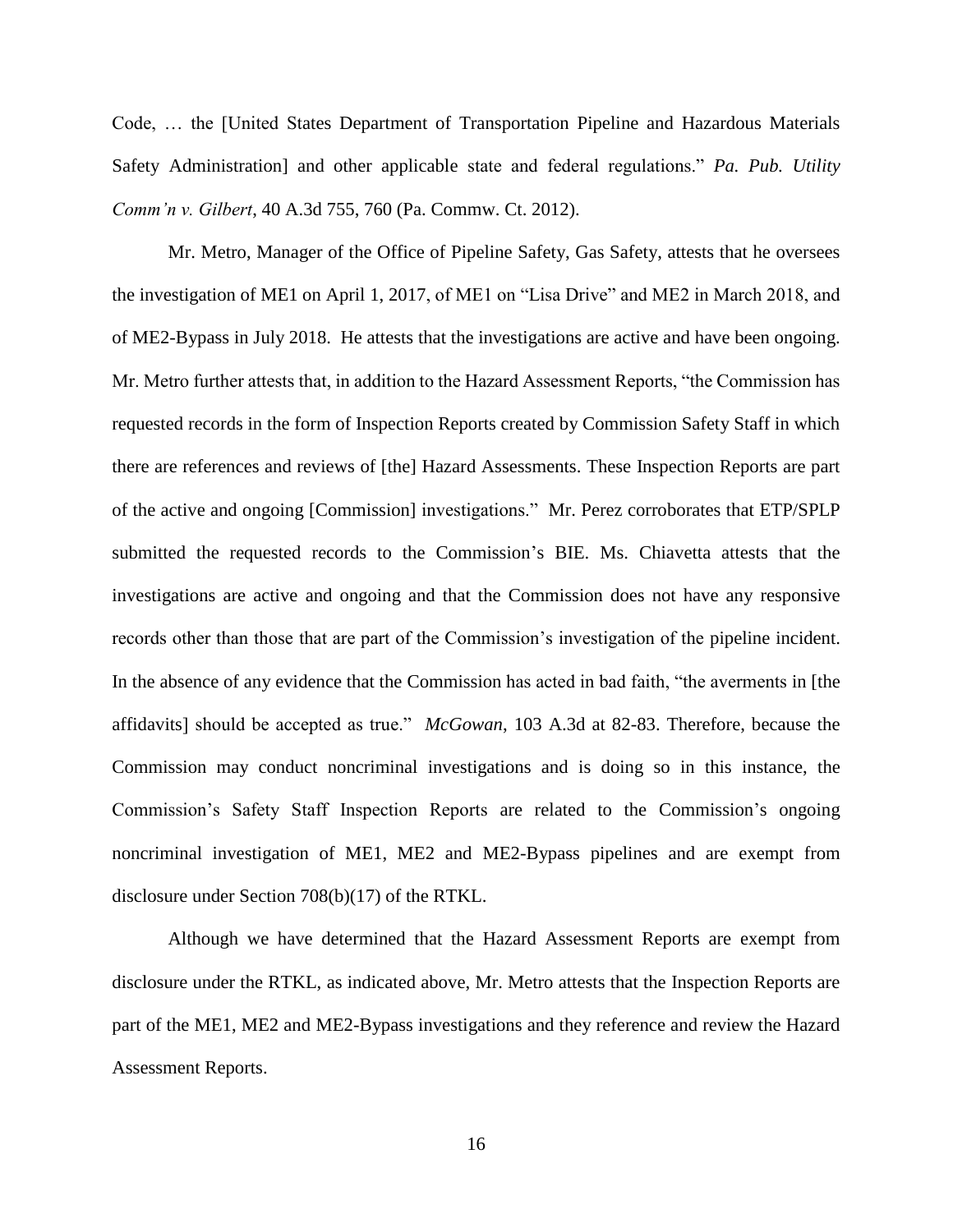While not raised by the Requester, Section 3101.1 of the RTKL provides that the provisions of the RTKL do not apply if they are in conflict with any other federal or state law. *See* 65 P.S. § 3101.1. Section 335(d) of the Public Utility Code, provides, in pertinent part:

whenever the commission conducts an investigation of an act or practice of a public utility and makes a decision, enters into a settlement with a public utility or takes any other official action, as defined in the Sunshine Act, with respect to its investigation, it shall make part of the public record and release publicly any documents relied upon by the commission in reaching its determination, whether prepared by consultants or commission employees, other than documents protected by legal privilege…

66 Pa.C.S. § 335(d). Applying Section 335(d) of the Code, the Pennsylvania Supreme Court has held that, in certain circumstances, investigatory materials may be publicly available under the Code. *See Pa. Pub. Utility Comm'n v. Seder*, 139 A.3d 165 (Pa. 2016). In *Seder*, the Supreme Court held that Section 335(d) of the Code required disclosure of a tip letter and an investigative file associated with a settlement agreement. There, the settlement agreement was entered into by a utility corporation and the Commission's BIE after an investigation was conducted by BIE regarding a violation of the Public Utility Code.

Here, it is undisputed that the Commission commenced four investigations related to the pipelines addressed in the records identified as responsive to the Request. It is also undisputed that ETP/SPLP is a public utility as the Commission, in its position statement, requests the OOR to take judicial notice of the fact that it received a "Certificate of Public Convenience at A-140111" deeming it a "jurisdictional public utility" and the Commonwealth Court has concluded that ETP/SPLP operates as a public utility. *See In re Condemnation by Sunoco Pipeline, L.P.*, 143 A. 3d 1000, 1016-20 (Pa. Commw. Ct. 2016). Further, Mr. Metro attests that the Commission's BIE filed a Formal Complaint in the ME1 investigation, which has been docketed to C-2018-3006534.<sup>6</sup>

<sup>6</sup> *See* [http://www.puc.state.pa.us//pcdocs/1598230.pdf](http://www.puc.state.pa.us/pcdocs/1598230.pdf) (last accessed June 20, 2019).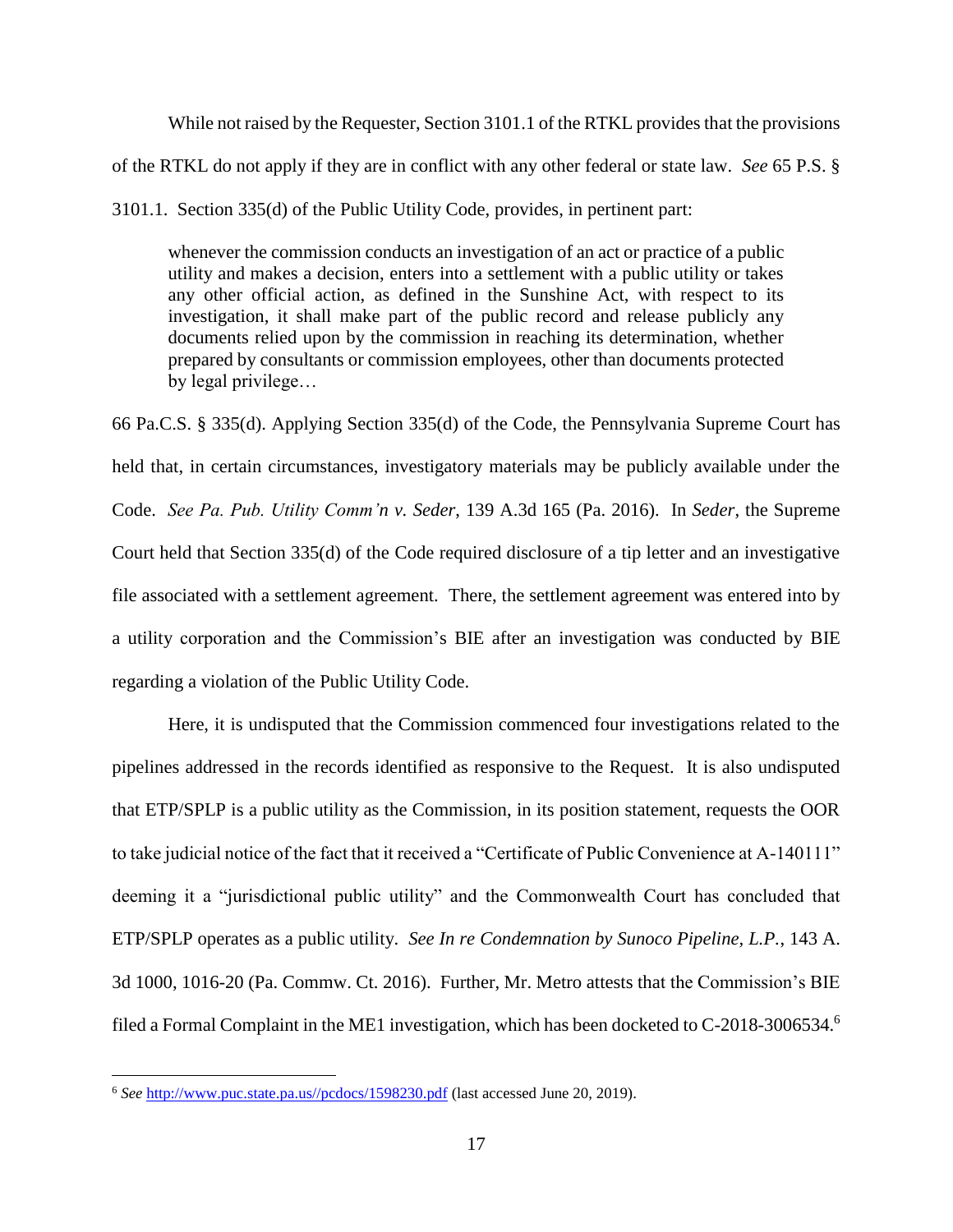Accordingly, we must determine whether the investigative records underlying the Formal Complaint filed in connection with ME1 should be disclosed under Section 335(d) of the Code.

In response to the OOR's request for the Commission's position on the application of Section 335(d) of the Code to this matter, the Commission submitted a position statement arguing the ME1 investigation is still open and that the Commission has not made a decision, settlement or other official action in that matter to trigger the disclosure requirements under Section 335(d). However, in the case of *Gilbert,* the Commonwealth Court considered the application of Section 335(d) to records of, among other things, gas pipeline violation and incident reports, along with communications received by the Commission required by the Pipeline Safety Improvement Act of 2002, which the Court determined would include investigative materials gathered by safety inspectors. In *Gilbert*, the Court concluded that noncriminal investigation exemption found at Section 708(b)(17) of the RTKL prohibited disclosure of the requested records because "[i]t is not until after the PUC's investigative materials are presented as part of a formal complaint, presented at a formal hearing, or presented as part of a settlement agreement that the materials are made public" and that none of the triggering events of Section 335(d) of the Code had occurred. 40 A.3d 755, 760; *see also Dep't of Envtl. Prot. v. Del. Riverkeeper Network*, 113 A.3d 869, 876-877 (Pa. Commw. Ct. 2015) (quoting *Gilbert*).

Here, in the investigatory matter involving ME1, the Commission made the "decision" to file a Formal Complaint and, pursuant to Section 335(d) of the Code, the "the documents relied upon by the commission in reaching its determination [to file a Formal Complaint as a result of the investigation of an incident at ME1], whether prepared by consultants or commission employees" should be made public. 66 P.S. § 335(d). As stated by the Supreme Court in *Seder*:

… the clear and unambiguous language of Subsection 335(d) demonstrates that the General Assembly intended the PUC to make part of the public record and release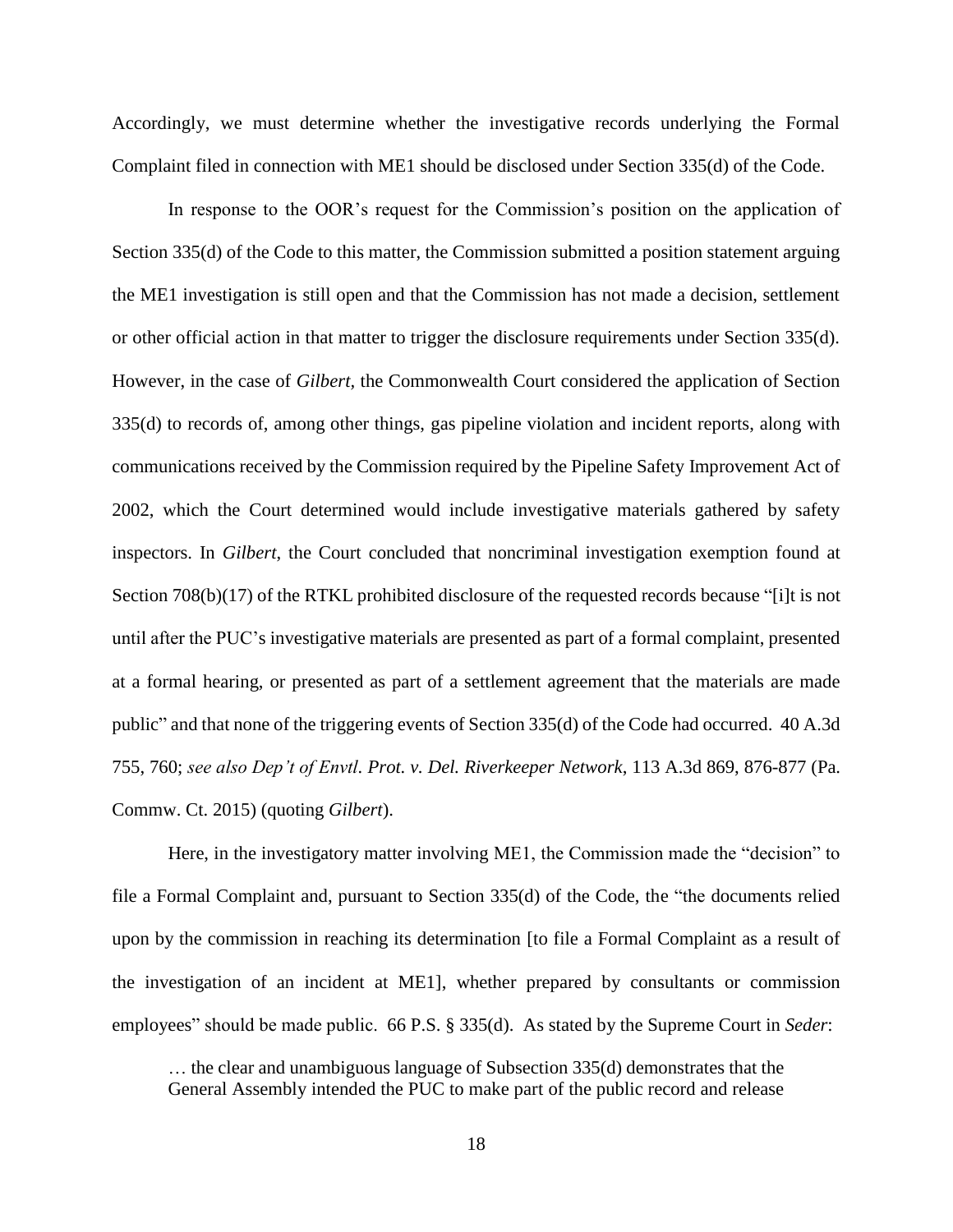publicly the documents sought by Appellants. This interpretation of the statute is consistent with the overall intent of the Legislature in enacting Subsection 335(d). More specifically, Subsection 335(d) is a public disclosure law that evinces the General Assembly's desire to effectuate transparency, above and beyond that which is required by the RTKL, in the government's dealings with public utilities.

*Seder*, 139 A.3d 165 at 174. Therefore, as in *Seder*, the Commission made a "decision" and the

records related to the investigation of ME1 that formed the basis of the BIE's decision to file a

Formal Complaint in connection with the pipeline safety incident must be disclosed under Section

335(d) of the Code.

 $\overline{a}$ 

However, Section 335(d) further states, in pertinent part:

provided, however, that if a document contains…information which, if disclosed to the public, could be used for criminal or terroristic purposes, the identifying information may be expurgated from the copy of the document made part of the public record.

66 Pa.C.S. § 335(d). As we have already determined that the Hazard Assessment Reports are

exempt from disclosure under Section 708(b)(3) of the RTKL because the records are of the type

which, if they were disclosed, could endanger the safety or physical security of a public utility,

any references to or information from the ME1 Hazard Assessment report may be "expurgated

from the document made part of the public record" pursuant to Section  $335(d)$ .<sup>7</sup>

#### **CONCLUSION**

For the foregoing reasons, the appeal is **granted in part** and **denied in part**, and the Commission is required to provide the redacted ME1 investigative records, as provided by this Final Determination, to the Requester within thirty days. This Final Determination is binding on all parties. Within thirty days of the mailing date of this Final Determination, any party may appeal

 $7$  In its position statement, the Commission also asserted that some of the records reflect deliberations by BIE regarding the contemplated strategies and, therefore, are exempt pursuant to 65 P.S. §  $67.708(b)(10)(i)(A)$ ; however, the Commission has not provided any evidence to support the asserted exemption. *See* 65 P.S. § 67.708(a)(1). In addition, because we have determined that the records are exempt pursuant to 65 P.S. §§ 708(b)(3) and (b)(17), we need not address the Commission's argument based on 65 P.S. § 708(b)(2).